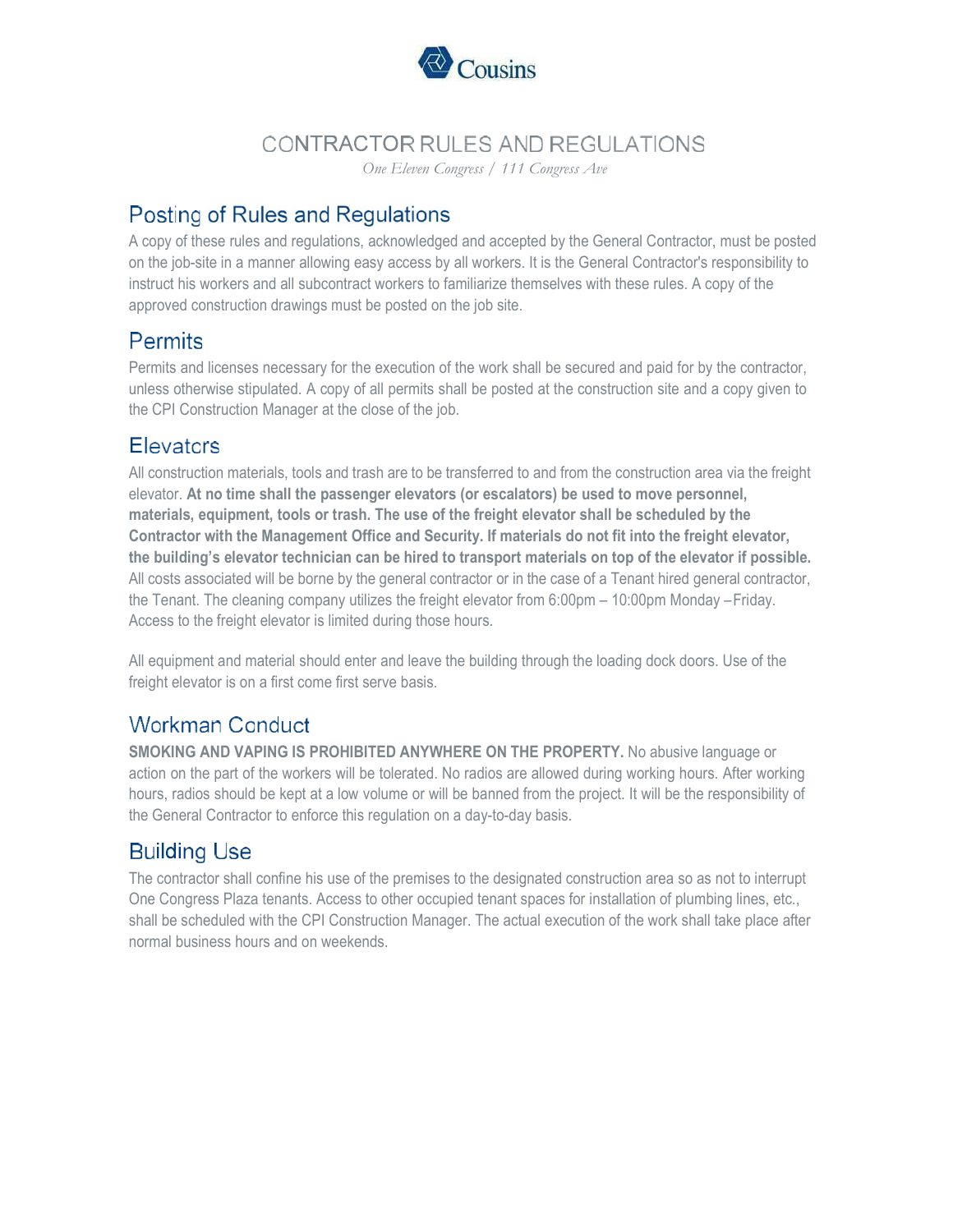

## **Common and Other Tenant Areas**

The contractor shall carefully protect all walls, carpet, floors, furniture and fixtures to the satisfaction of building management. Contractor shall repair or replace damaged property without cost to the building owners.

## **Sanitary Facilities**

Sanitary facilities will be furnished by the General Contractor through the building management. The contractor shall use only those facilities specifically designated by the building management.

# **Dusty Work**

Contractor shall notify the Construction Manager prior to commencement of extremely dusty work (sheet rock cutting, sanding, extensive brooming, etc.) and provide the Building Management with a "passdown" form indicating the need to disable smoke and duct detectors for the duration of the dusty work. The Contractor will coordinate with Building Management and install additional filtering capacity on the affected HVAC equipment. Failure to make such notification will result in the contractor absorbing the costs to return the equipment to proper condition. Contractor must also encompass protection for smoke sensing devices in order to prevent contamination of heads and fire system false alarms. Method used must be coordinated with the Management Office.

Sweeping compound shall be used to control dust.

## **Work Approval**

All drawings, subcontractors and materials must be approved by the CPI Construction Manager prior to the start of construction. Any changes occurring during construction must also be approved by the CPI Construction Manager.

## **Disposition of Materials**

Any and all existing materials removed and not reused in the construction, shall remain the property of the building, except as directed by the Construction Manager, and shall not be disposed of by the contractor as waste or unwanted material unless directed by the Construction Manager.

## Clean-Up

The contractor shall be responsible for daily cleanup of their debris and proper storage of materials with attention to methods sensitive toward indoor air quality. Such methods include: sweeping compounds to suppress dust, removing spills or excess applications of solvent-containing products as soon as possible, keeping project area and materials as dry as possible, micro-fiber dusting cloths, and incorporate high efficiency vacuum cleaners with HEPA rated filters. Porous building materials should be protected from moisture and stored in clean staging areas prior to installation. The Contractor shall take pictures of the cleaning procedures and include them in the close-out documents.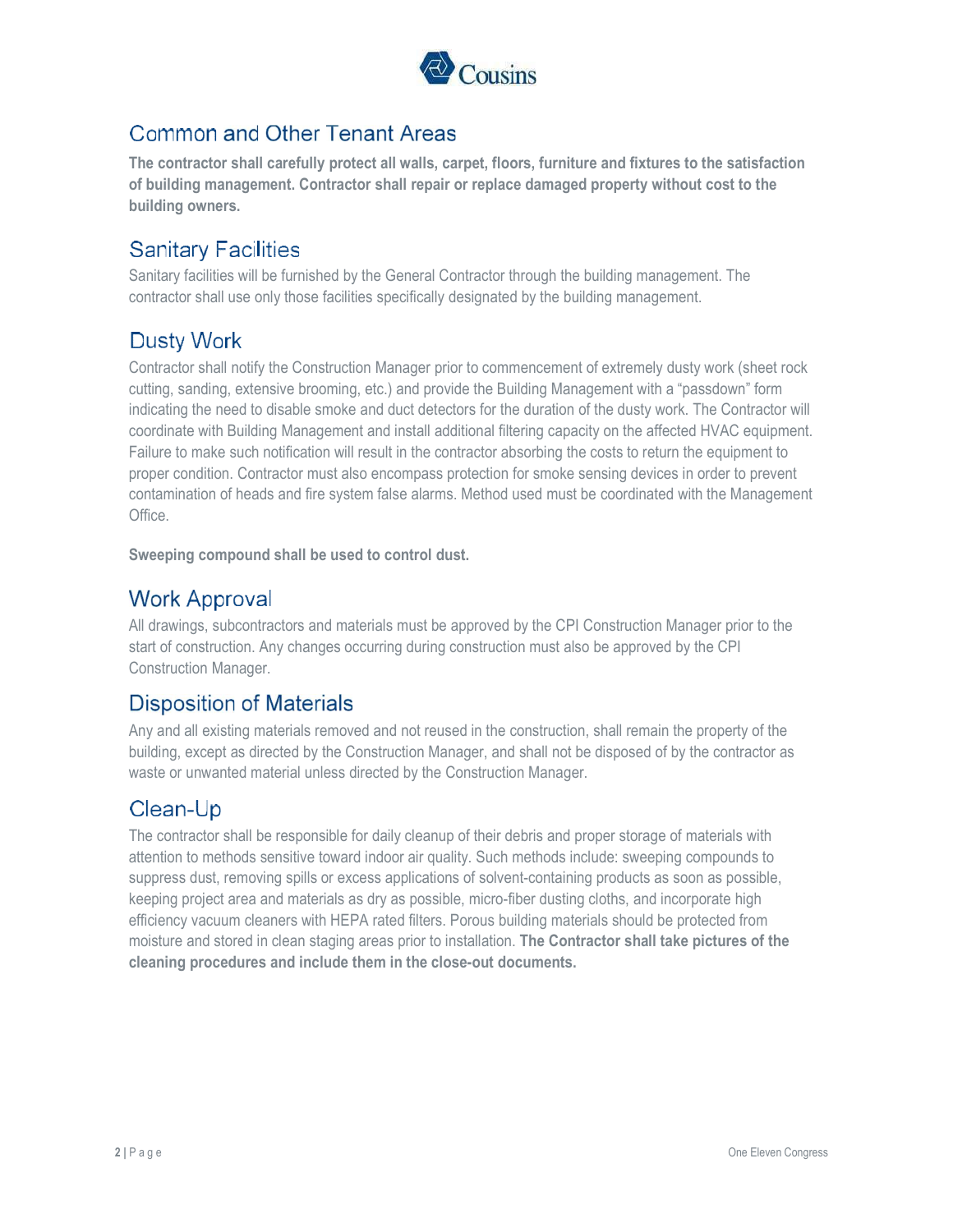

Contractor is responsible for permitting with The City of Austin for use of Brazos Street for the placement of a dumpster or trash trailer. Dumpsters and/or trash trailers are not permitted in the dock area. The building's trash dumpsters may not be used under any circumstances.

### **Water and Electricity During Construction**

Sources of water and electricity will be furnished to the contractor without cost to him, in reasonable quantities for use in lighting, for portable power tools, drinking water, water for testing and other such common usages during construction. The contractor shall make all connections, furnish any extensions and remove same upon completion of work.

#### **Building Hours and Loud Work**

Building Hours are as follows:

7:00a.m. - 7:00p.m. Mon-Fri

9:00a.m. - 1:00p.m. Sat

Certain work operations fall under the category of Loud Work and must be performed outside of normal building hours to prevent the interruption of normal business operations, other building customers, and the operations/guests of Fareground. Loud Work activities include, but are not limited to the following:

- a. Drilling or cutting of the concrete floor slab
- b. Drilling or cutting of any concrete structural member
- c. Operation of any pneumatic or powder actuated tools (including the "shooting" of bottom track and ceiling hangers)
- d. Any work where machine noise or vibration may disrupt normal office procedures
- e. Any work producing noxious fumes or odors that may disrupt normal office procedures
- f. Material stocking
- g. Flooring removal using scrapers
- h. Use of reciprocating saws
- i. Hammering on/into structural members

All work performed outside normal hours must be scheduled and approved by the Management Office.

## **Overhead Inspections**

The contractor shall notify Building Manager and Architect prior to ceiling cover-up. Any deficiencies noted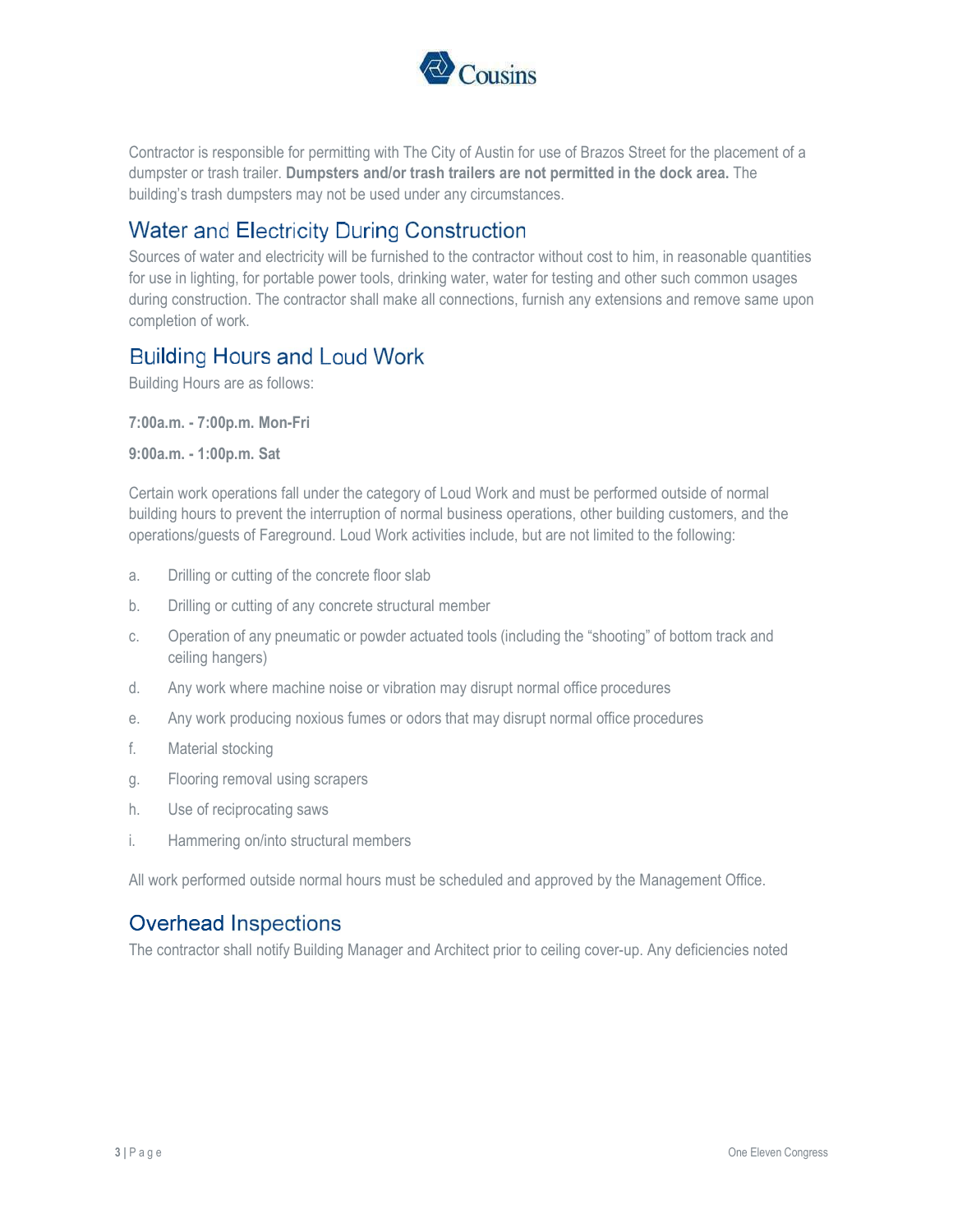

must be corrected prior to cover-up.

## **Electrical Panel Changes**

All electrical work will be performed to meet the 2017 National Electrical Code Wiring Requirements (or the Authority Having Jurisdiction's currently adopted year with local amendments). All electrical work will require an as-built drawing to be submitted to the Construction Manager upon completion of work. All electrical panels shall be clearly identified by tenant suite, room numbers and use. The electrical contractor must have a licensed electrician on the job at all times during construction.

## **Special Elevator Services**

Any work or repair which necessitates:

- a. Access to the top of an elevator
- b. Utilization of the cab to perform special services
- c. Special security device installation on any elevator servicing a floor must be scheduled through the Management Office.

Sufficient time should be allowed for the Management Office to arrange with the elevator service contractor to provide personnel to perform the requested service. Under no circumstances should an individual contractor or tenant permit their personnel to utilize the elevator facilities for any purpose other than transportation of materials and/or personnel.

# **Welding/Cutting Torch Use**

At no time is any welding or cutting torch to be used in the Building without approval of the Management Office. Because of their combustible nature, this type of work should be done outside the Building. A fire extinguisher must be present while the torch is in use. Anyone found utilizing combustible compounds in the Building without approval of the Management Office will be requested to cease their work and leave the property.

## Drilling and Cutting of Concrete Floor Slab

Provide Management Office a minimum of 48 hour notice prior to x-raying and coring of the floor slab. Scanning or X-raying is required for all floor coring since the building has electrical conduit in the slab. Contractor will mark the locations on a floor plan for Management Office review. Management Office will coordinate access to the affected tenant spaces. At no time shall the contractor or subcontractors enter the adjacent suites without prior approval from Management Office. The General Contractor will be present during all work in the adjacent tenant suites. Contractor shall protect all equipment and furniture and return all areas to pre-construction condition or better prior to the start of work hours the following day.

## **Fire Sprinkler Coordination**

Any work which will involve the draining of a sprinkler line or otherwise affect the Building's sprinkler system, must be approved by the Management Office. In all instances where this is done, the system will not be left inoperable overnight. Daily check-in and check-out, to the Management Office, by all sprinkler contractors is required to work in our facility.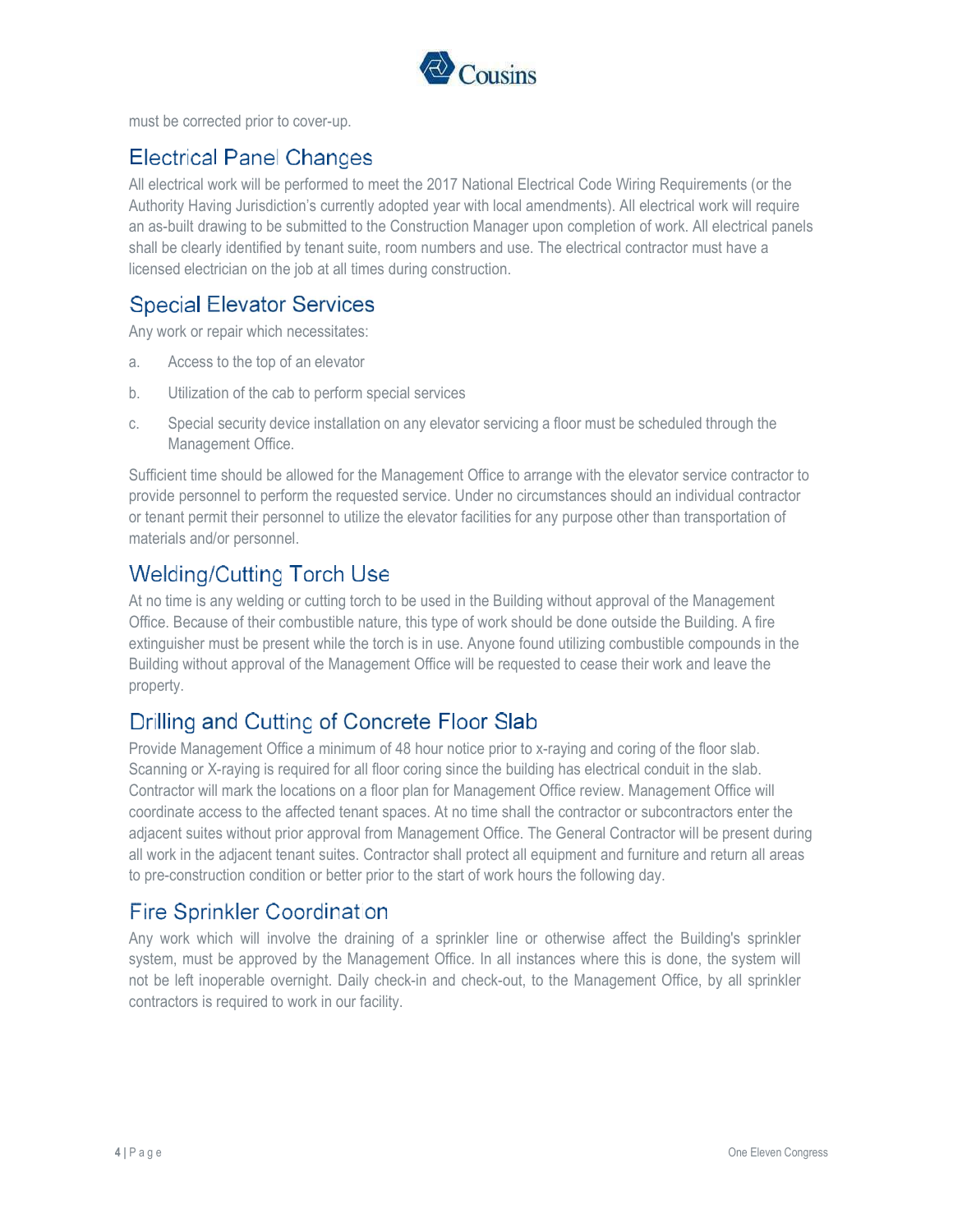

# **Carpet Seaming Plan**

The General Contractor shall submit for the Architect's approval, a carpet seaming plan which clearly labels all carpet seams and direction.

### **Proof of Insurance**

The General Contractor will supply to the Construction Manager a copy of his certificate of insurance per CPI insurance requirements. All of the Contractor's subcontractors must supply the same information to the CPI Construction Manager.

#### **Access**

The General Contractor and subcontractors will be required to sign-in daily for access to their work areas at the Security Command Center and receive an authorization badge. ALL personnel must wear a daily authorization badge. They will open all necessary areas for their personnel to work and will secure all areas every evening. Security must have written authorization from the Management Office to allow after-hours access. This after-hours access must be scheduled in advance with the Management Office before noon each day.

Moving large quantities of equipment, supplies, or furniture can only occur after 7:00p.m. or before 7:00a.m. on weekdays, or anytime on weekends or holidays. This access must also be scheduled in advance with the Management Office before noon each day.

## **Special Life Safety Conditions**

The General Contractor will be held responsible for maintaining the integrity of the Building's Life Safety System in areas under his construction and within his control. All stairwell doors will remain closed at all times. Failure to comply with this policy may result in the construction HVAC being shut down for a to-bedetermined length of time.

## Parking

The General Contractor and his subcontractors and suppliers will provide for their own parking. The lots immediately adjacent to the building are not to be used. Parking in the dock area is expressly prohibited except for the loading and unloading of materials and tools. Parking in the dock area for loading or unloading of materials is limited to twenty minutes.

#### **Delivery of Materials**

All deliveries will be conducted in an orderly manner so that parking and normal traffic patterns are not disturbed. Major deliveries or stocking shall be scheduled and coordinated with the Management Office.

Palette Jacks are not permitted within the building. Items must be broken down in the loading dock and hand carried or moved with pneumatic tire dollies.

## **Construction HVAC Hours**

The air delivery system for space conditioning will normally operate from 7:00a.m. to 4:00p.m., Monday through Friday on tenant construction floors. Special arrangements will need to be coordinated with the Building Manager in order to reschedule and allocate costs.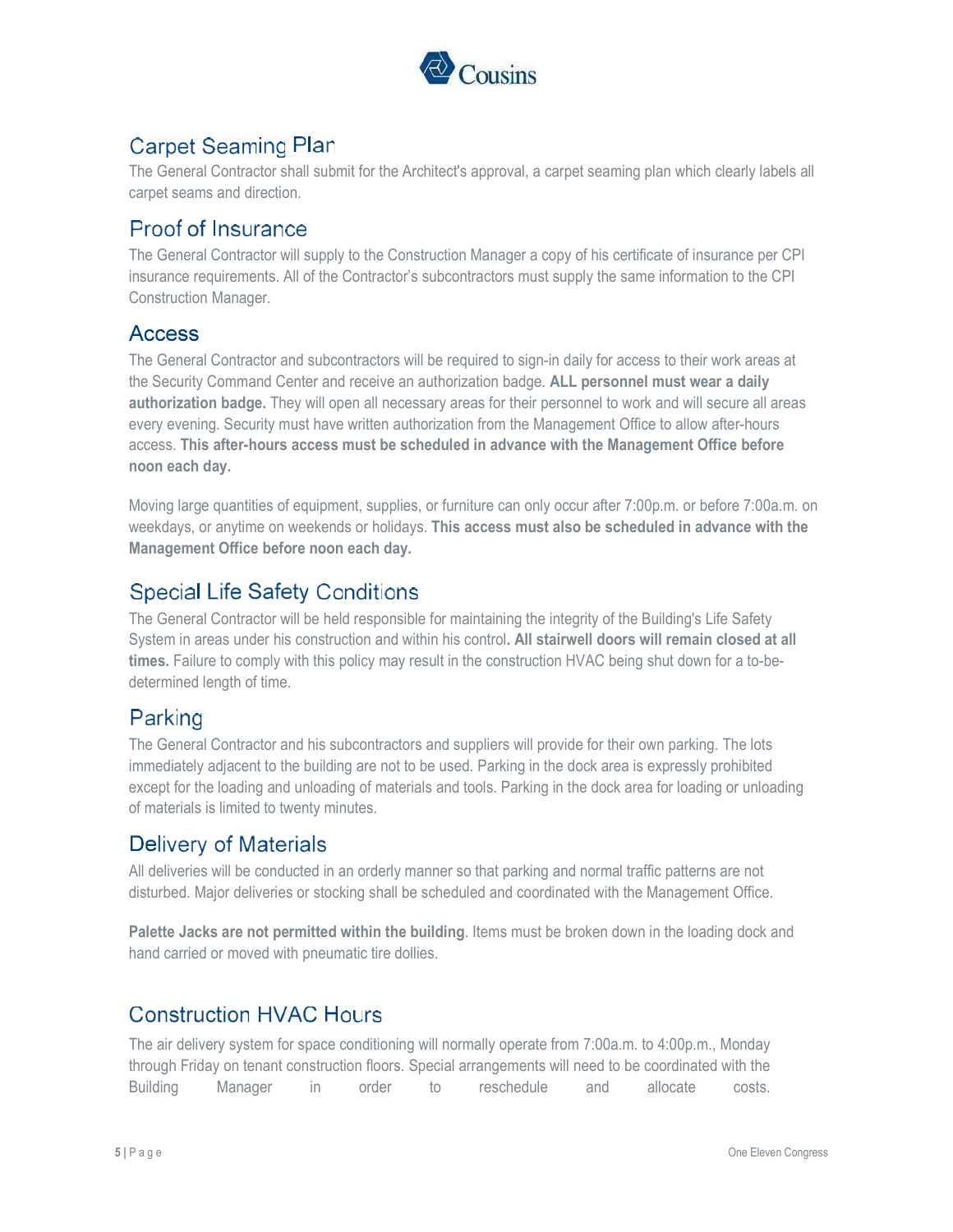

# **Proprietary Vendors**

For the following trades, only the vendor listed below may be used:

| Sprinkler:               | <b>Casteel Fire Protection</b>  | 512-385-2582 |
|--------------------------|---------------------------------|--------------|
|                          | 1 <sup>st</sup> Fire Protection | 210-337-3473 |
|                          | <b>Allied Fire</b>              | 512-719-4872 |
| Life Safety/Fire Alarm:  | Beckwith Elec. Systems          | 512-275-1441 |
| <b>Digital Controls:</b> | <b>Way Companies</b>            | 512-419-0909 |
| Roofing:                 | <b>Texas Fifth Wall</b>         | 512-926-3940 |
| Door Hardware:           | <b>Best Cores</b>               | 832-372-8155 |

## **Recommended Vendors**

For the following trades, although not required, we recommend the vendors listed below be used:

| Plumbing:                                        | Mtech-Icon<br><b>TD</b> Industries | 512-610-2162<br>800-864-7717 | <b>Chuck Paxton</b>      |
|--------------------------------------------------|------------------------------------|------------------------------|--------------------------|
| Test & Balance:                                  | Austin Air Balance                 | 512-477-7247                 |                          |
| Saw Cutting:                                     | Sawman LLC                         | 512-230-9987                 | Matt Wyche               |
|                                                  | A-1 Cutting and Coring             | 512-251-0292                 |                          |
| Electrical:                                      | <b>Parker Electric</b>             | 512-994-7566                 | <b>Cheyenne Streeter</b> |
|                                                  | <b>Beckett Electric</b>            | 512-231-0151                 |                          |
|                                                  | Edge Electric                      | 512-853-9647                 | $\overline{a}$           |
| Mechanical:                                      | <b>Team Services</b>               | 512-994-3000                 | <b>Garry Pruitt</b>      |
|                                                  | MTech-Icon                         | 512-610-2162                 | <b>Chuck Paxton</b>      |
|                                                  | <b>TD</b> Industries               | 800-864-7717                 |                          |
|                                                  | AiRCO Heating & AC                 | 512-518-4663                 |                          |
| Mechanical Piping/<br><b>Chemical Treatment:</b> | ChemAqua                           | 800-527-9919                 |                          |
| Architect:                                       | <b>STG Design</b>                  | 512-899-3500                 | Polly Little             |
| <b>Consulting MEP</b><br>Engineers:              | Bay & Associates                   | 512-407-9011                 |                          |
| <b>General Tenant</b><br>Contractors:            | Novo Construction                  | 737-600-5896                 |                          |
|                                                  | Swinerton                          | 512-327-5599                 | $\overline{\phantom{a}}$ |
|                                                  | <b>Rand Construction</b>           | 512-893-9700                 |                          |
| Millwork:                                        | Drophouse Design                   | 512-425-0024                 | Christian Klein          |
| <b>Structural Steel:</b>                         | Ironclad Erectors, Inc.            | 512-917-3230                 | <b>Brandon Wilson</b>    |
|                                                  | Drophouse Design                   | 512-425-0024                 | Christian Klein          |
| Plastics:                                        | <b>Regal Plastics</b>              | 800-284-0152                 | Erik Loza                |
| Doors/Hardware:                                  | <b>Hull Supply</b>                 | 512-385-1262                 |                          |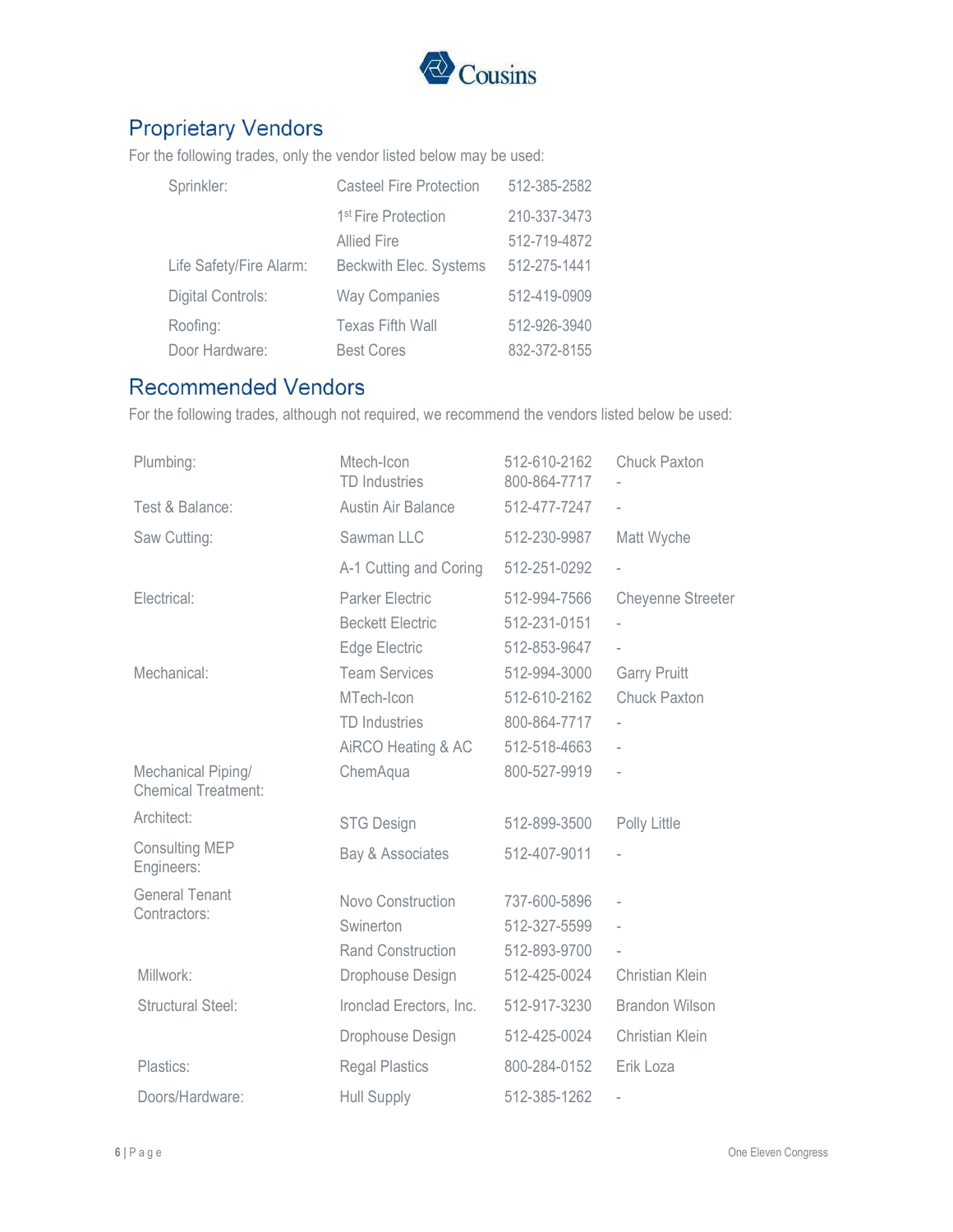

| Drywall/Framing: | <b>Pinpoint Strategies</b> | 512-916-9970 | <b>Kristian Lopez</b>    |
|------------------|----------------------------|--------------|--------------------------|
|                  | Spider Wall                | 830-214-6142 | $\sim$ $-$               |
| Paint:           | Streamline Commercial      | 512-215-9300 |                          |
|                  | <b>Star Finishes</b>       | 512-238-0044 | John Roa                 |
| Tile:            | Centex Flooring            | 512-537-8453 | Rebecca Lovorn           |
|                  | Austin Stone and Tile      | 512-927-0025 | $\overline{\phantom{a}}$ |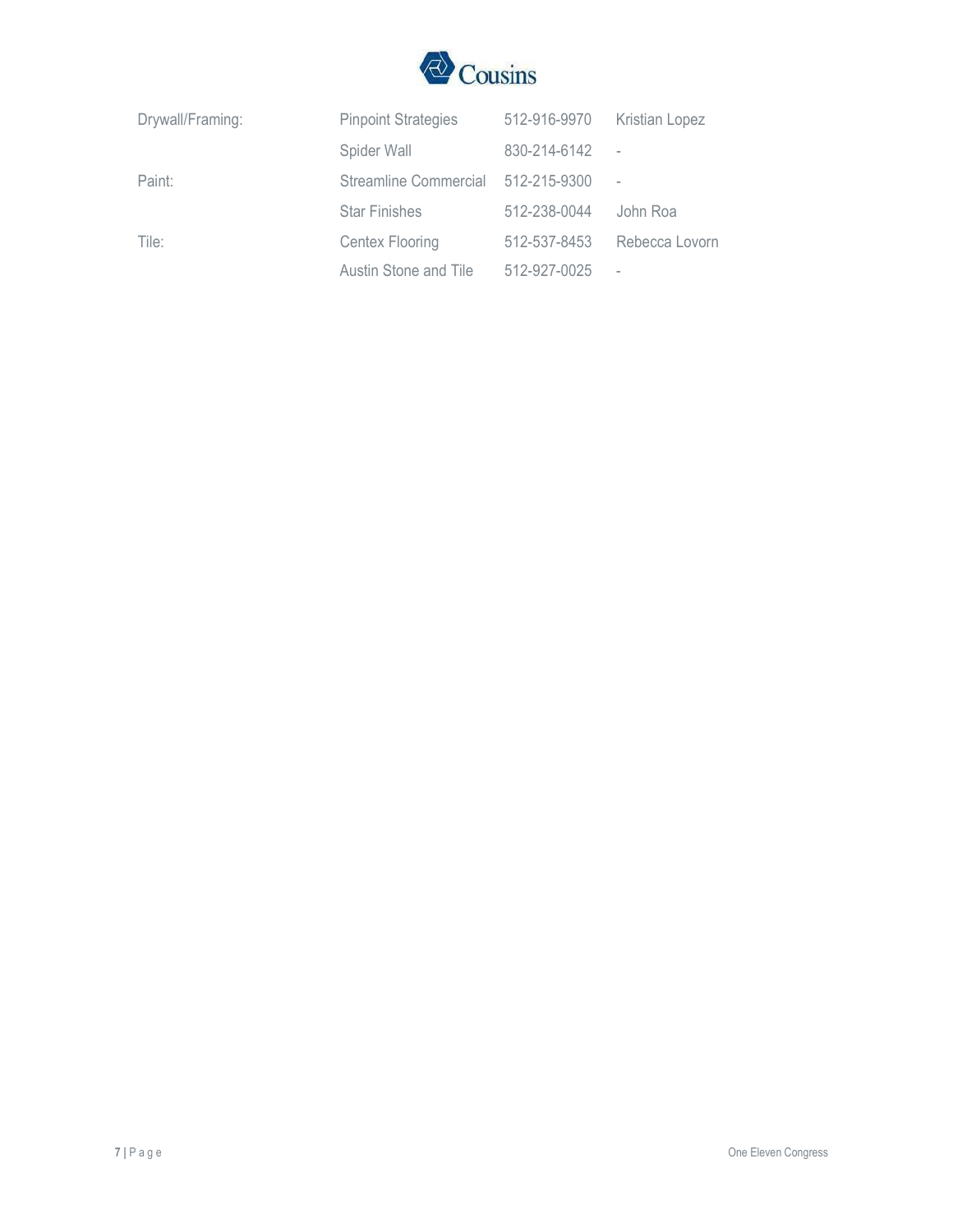

## **Indoor Air Quality Procedures**

1. In order to prevent the migration of construction particulate and volatile organic compounds (VOCs) to adjacent occupied and public areas, the Owner has instituted strict guidelines for isolating and ventilating work areas during construction. These procedures shall be strictly followed:

a. Prior to starting any construction, erect temporary construction isolation barriers around the project area using 6-mil poly. Extend barriers to the underside of structure. When possible, utilize natural separation barriers (i.e., existing structure high walls) to isolate the Work Area. Contractor shall take dated pictures of the isolation barriers upon construction and include the pictures with the close-out documents

b. Access doorways to Work Area shall have overlapping 6-mil poly barrier installed thereby allowing access to area while at the same time keeping a separation barrier intact.

c. When possible, project finish materials shall be specified as having low-VOC's and/or no toxicity.

- Adhesives and Sealants: VOC content below SCAQMD Rule #1168 or BAAQMD Reg8, Rule 51
- Paints and Coatings: VOC emissions below Green Seal GS-11 standards
- Carpet: CRI Green Label Plus
- Carpet Cushion: CRI Green Label Plus
- Non-carpet flooring: FloorScore-certified
- Composite Panels and Agrifiber: Contains no added urea- formaldehyde resins

2. The contractor is responsible for installing and maintaining pre-filters with MERV 8 efficiency rating on all HVAC units in the Work Area and covering all main return air headers and grills on the affected floor with filter media having minimum MERV 8 efficiency rating. All pre-filters shall be replaced as needed, but not more than once a week. The Contractor will review the condition of the filter media weekly with the building engineer. Filter media and must remain in place until completion of the Work. On completion of the project and prior to occupancy, the Contractor, at its sole cost, will remove and discard all old pre- filters and permanent filters on all HVAC units in the Work Area and replace permanent filters with new filters with a minimum efficiency of MERV 13 on the base building air handling units serving the work area. The Contractor shall take dated pictures of the filter media at standard increments throughout the project and include the pictures with the close-out documents. The contractor will provide manufacturer's product sheets documenting the model/ product number of the MERV filters with the close-out documents.

3. Notification must be given to building owner a minimum of two weeks prior to tenant move in so that the space can be flushed out with the proper amount of outdoor air by the engineering staff. LEED requires the delivery of 3,500 cubic feet of outside air per square foot of floor area for three hours prior to occupancy and continues until a total of 14,000 cubic feet per square foot is obtained.

4. At the conclusion of the construction the HVAC system must be brought back to normal base building operation, the HVAC must be tied into building energy management system complete with graphic updates and reconciled test and balance.

## **Project Close-Out**

1. In addition to cleaning requirements stipulated elsewhere, the Contractor shall in preparation for substantial completion or occupancy of the Work Area or any part thereof, perform final cleaning operations of the Contractor's Work area, including any adjacent or public areas which have been soiled